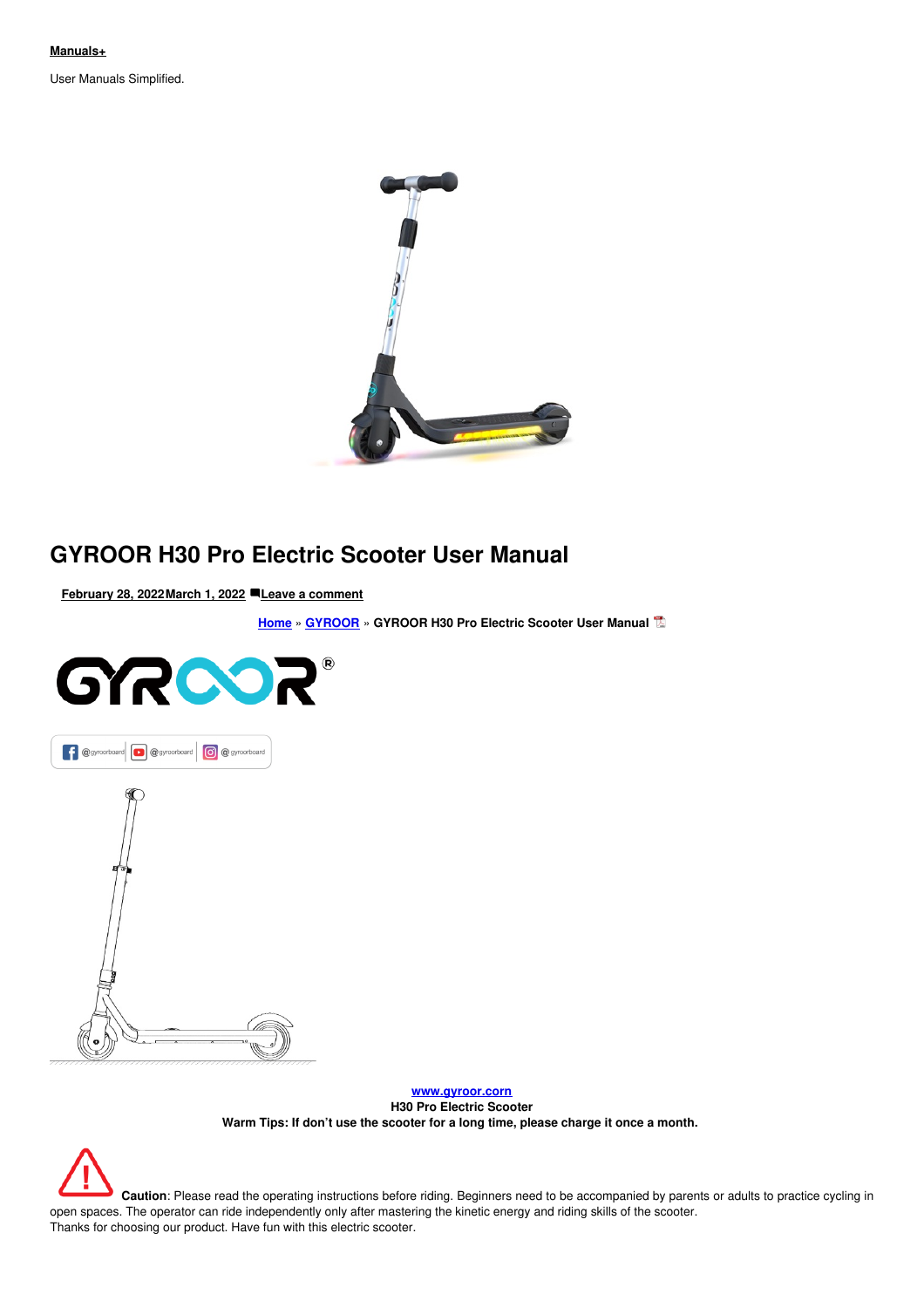

# <span id="page-1-0"></span>**Product Accessories**



# <span id="page-1-1"></span>**Product Installation And Expansion Display**

#### **01. Product Installation Diagram**

1. Attach the horizontal rod to the handlebar fixed block.



2. Use a screw to tighten the cap in the direction and align it to the screw hole of the arrow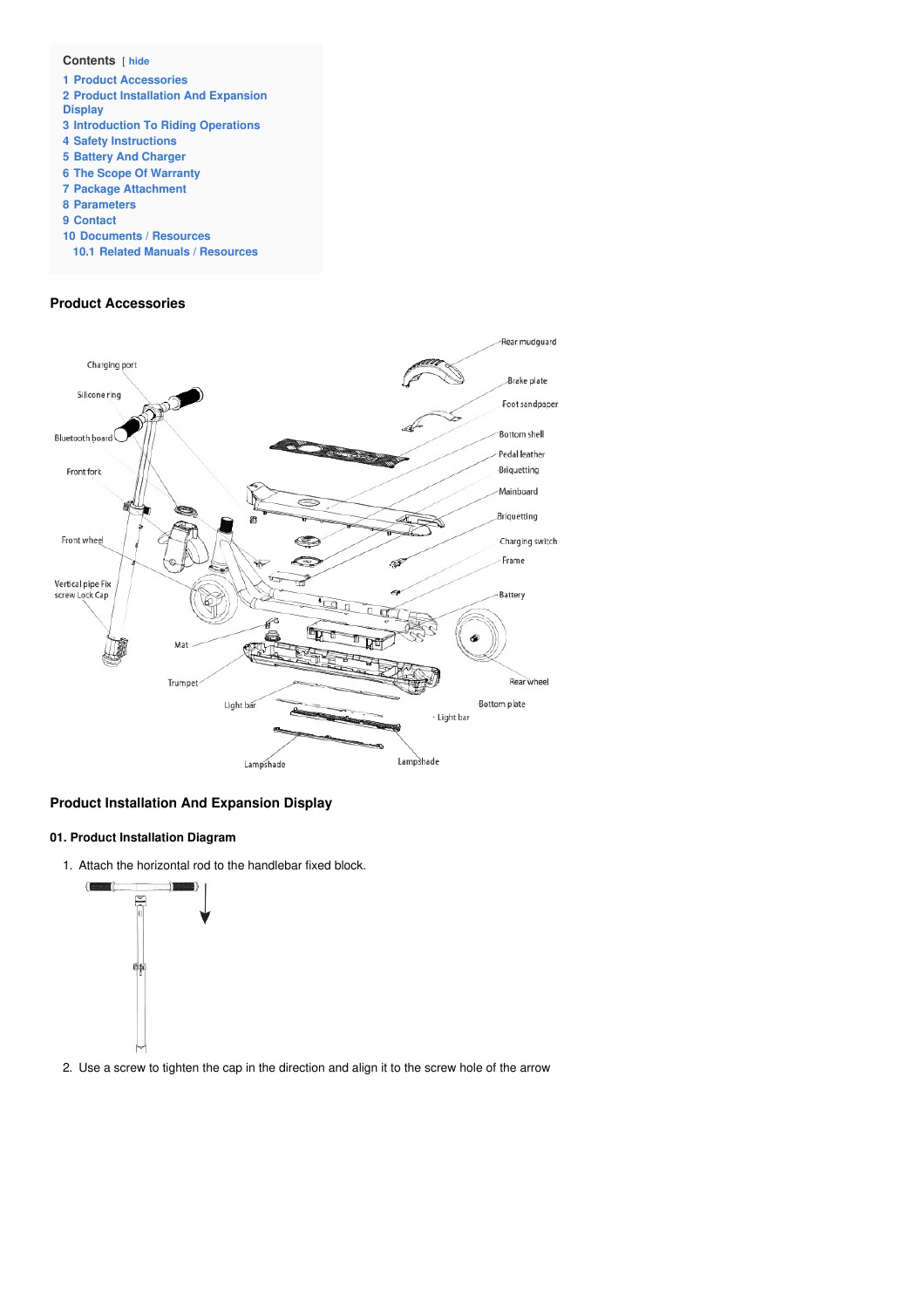

3. Attach the vertical rod to the bottom plate block toward the arrow hole



4. Use a screw to tighten the cap in the direction of the arrow.



**02. Product expansion Diagram**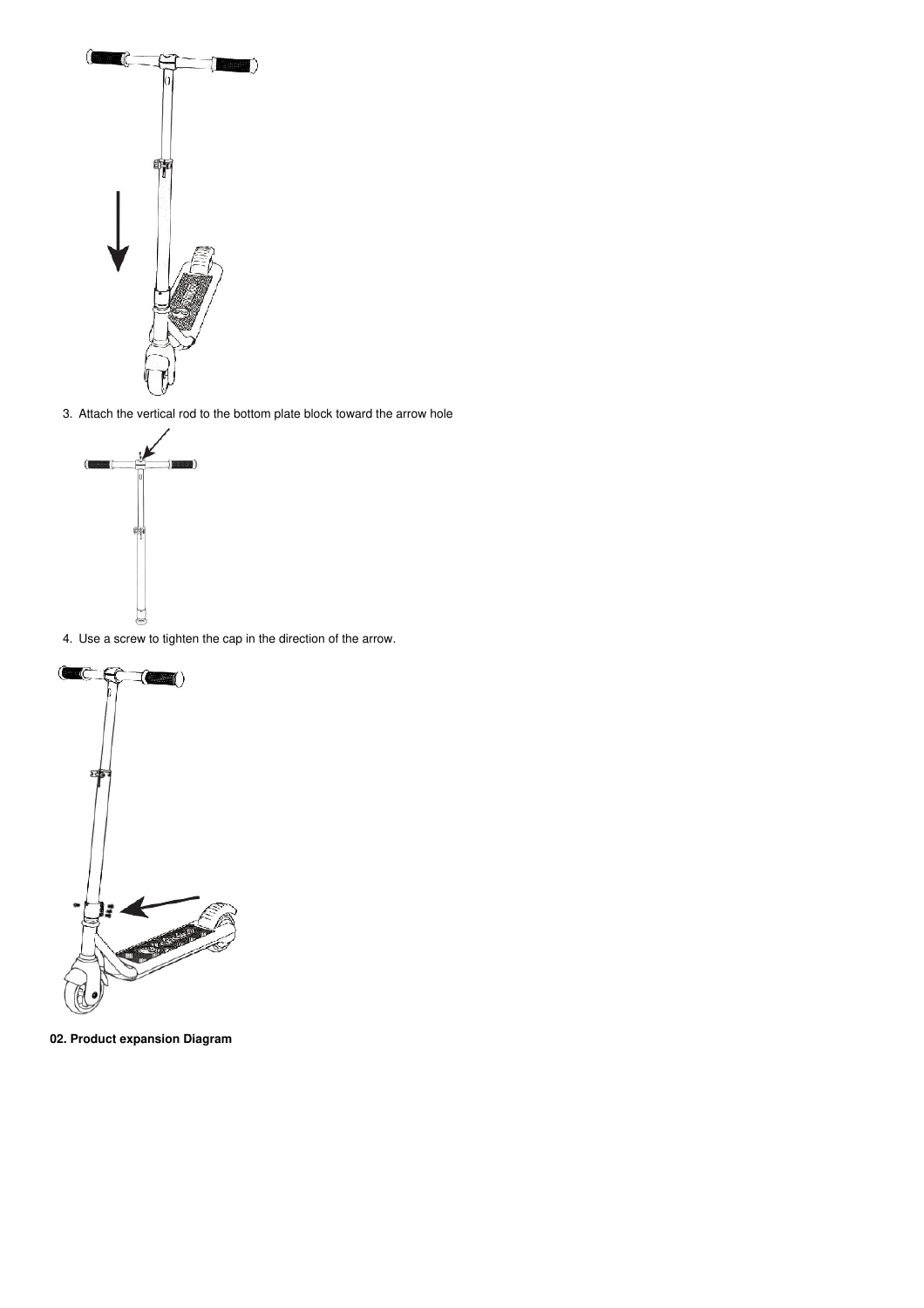<span id="page-3-0"></span>



- 1. UNSCREW IT in the direction of the Arrow
- 2. Press the vertical lever to load the marble, then grab the handle and pull it up and down



3. Tighten after adjusting the height

#### <span id="page-3-1"></span>**Introduction To Riding Operations**

**Starting method:** hold the handle with both hands and gently push it forward. When you hear a "drop" from the buzzer, It means that the current speed is 4 KM/H. When the buzze remits three "drops", it means the current speed is 8 KM/H.

**Gear change mode:** After sliding the motor, press the pedal switch 5 times continuously to change gears with different speeds.

**When the speed setting is successful:** when the current speed is 4 KM/H, the buzzer will sound 1 time. If the buzzer will sound 2 time means 6KM/H. If the buzzer will sound 3 time means 8KM/H.

**Automatically turn off:** The scooter will automatically turn off after 15 seconds of inactivity. If you need to use it, please slide the motor again. **Bluetooth music:** Please connect your electric scooter to the Bluetooth of your mobile phone, Bluetooth name will shows' Wheel MusictThen open

music, you will enjoy the music when riding. Lights: After the motor is started, the lights cycle from cyan to seven colors, then turn off, and turn on again when the induction contact is pressed.

When the scooter is started, press and release the footswitch, and the buzzer will emit a"drop". If it is not started, press and release the footswitch, the buzzer will not sound.

**Riding method:** Hold the handle with both hands, put one foot on the footswitch, and the other foot pedal back to accelerate. When the gliding speed reaches about 3KM / H,it will start slowly increasing the speed to the current gear. Set the speed, and keep driving at a uniform speed.

Stop method: 1. please use one foot to step on the rear wheel brake plate 2 the foot leaves the foot switch on the pedal to complete the stop.

Low battery indication: If the scooter emits a continuous sound of "drops, drops, drops", indicating that the battery is low, please charge the scooter in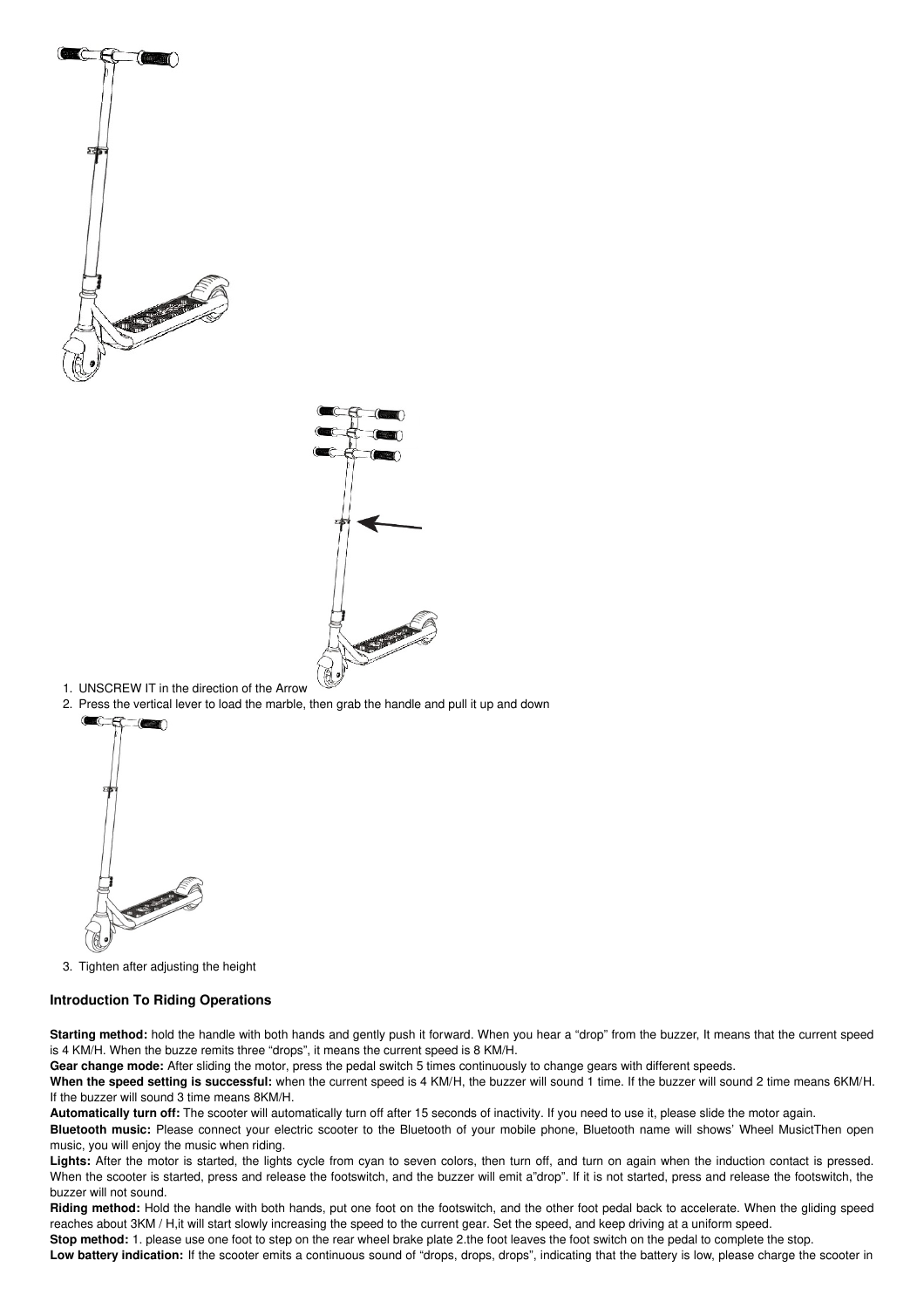# <span id="page-4-0"></span>**Safety Instructions**

- 1. This product is a mini electric power-assisted scooter for children. It is restricted to one child. It should not be used by adults or two people at the same time. Children must be accompanied by parents or adults when using electric-assisted scooters.
- 2. When riding this product, please wear a safety helmet and other protective equipment.
- 3. Do not ride this product in places where it is unsafe or illegal such as motor vehicle lanes.
- 4. Please practice first in an open place and master the operation before driving.
- 5. Do not make dangerous moves or one-handed rides while the scooter is running. Keep your feet on the pedal.
- 6. Do not try to directly pass the step of 3 cm or more in the gap, which may cause the scooter to subvert, causing the rider to be injured or the car to be damaged; the steps below 3 cm should be avoided as much as possible.
- 7. When encountering rough or uneven road conditions, please slow down or get off.
- 8. Users must adjust the height of the product to the proper position to ensure safe driving.
- 9. Do not ride this product on slippery surfaces such as oil or ice on the surface.
- 10. Do not use this product below -5°C
- 11. Do not use it in a sloping section over 15 degrees. For use over 15 degrees uphill, you need a pedal assist.
- 12. Do not immerse the product in water depths above 5 cm to avoid damage to the electrical parts of the vehicle due to water ingress.
- 13. In bad weather such as rain, snow and wind, please avoid riding as much as possible to avoid unnecessary damage caused by unnecessary
- factors. 14. If the product is fully charged, it will not be used for at least one month, and it must be charged at least once a month. If it is riding to no electricity (the electricity Is exhausted), it must be charged once every 7 days.

# <span id="page-4-1"></span>**Battery And Charger**

Lithium Battery When you get the electric assist scooter for the first time, please fully charge the battery before using it.

- 1. Please charge immediately after the car emits a low battery warning tone to avoid damage to the battery and affect your use.
- 2. When the battery is not used for a long time, please charge it at least once a month (when the battery is fully charged).
- 3. If the battery is not used fora long time, the battery level is lower than the battery protection status and cannot be used. Please contact the dealer quickly.

**Note**: The battery is damaged due to water, collision and other abnormal factors, and is not covered by the warranty.

#### **02. Charger**

The dedicated charger provided by the company has a charging protection function, and when the battery is 100% fully charged, it will automatically stop charging. Damage caused by other abnormal factors such as water ingress, collision, etc., is not covered by the warranty.

- 1. Open the charging rubber cover on the pedal and insert the charger output connector into the charging hole.
- 2. Plug the charger input power into the power socket (AC100V-240V)
- 3. The charger indicator is red, indicating that it is charging; when the charger indicator turns green, the battery is fully charged.
- 4. When charging the battery, please place it in a dry and ventilated environment.

## <span id="page-4-2"></span>**The Scope Of Warranty**

Under normal use, if the parts of our electric-assisted scooter are in the following order during the warranty period, please contact our company or product distributor, we will provide relevant after-sales service.

| Name                   | <b>Quality issues</b>                                      | <b>Warranty period</b> |
|------------------------|------------------------------------------------------------|------------------------|
| Motor                  | The motor does not work under normal use                   | 6 months               |
| Charger                | Charger failure under normal use                           | 6 months               |
| Lithium battery        | Battery failure under normal use                           | 6 months               |
| Scooter body structure | Deformation, breakage, etc.cannot be used under normal use | No                     |

The above quality problem is free service, no maintenance fee)

**Note:** Please use our products in the correct way.

The damage and damage of the parts caused by abnormal use are not covered by free maintenance.

During the warranty period, if the following reasons cause the failure, the damage is not within the scope of quality assurance.

- 1. Use the electric assist scooter for dangerous actions such as stunts etc, resulting in damage or malfunction.
- 2. Any disassembly or use of parts outside the original factory.
- 3. Body and body parts damaged by mistakes, traffic accidents or accidental collisions.
- 4. Incomplete label, water, part number mismatch.
- 5. Driving on an abnormal road to damage or malfunction.
- 6. Commercial rental or Improper use.
- 7. The irresistible cause of the natural disaster.
- 8. Exposing this product to the sun for a long time or long-term rain, thus causing rapid aging and failure of the product.

## <span id="page-4-3"></span>**Package Attachment**

| Attachment                      | Quantity |
|---------------------------------|----------|
| <b>H30 Pro Electric Scooter</b> |          |
| Charger                         |          |
| Instruction manual              |          |
| Spare tool                      |          |

**Note**: Actual shipment product performance and parameters are subject to change without notice.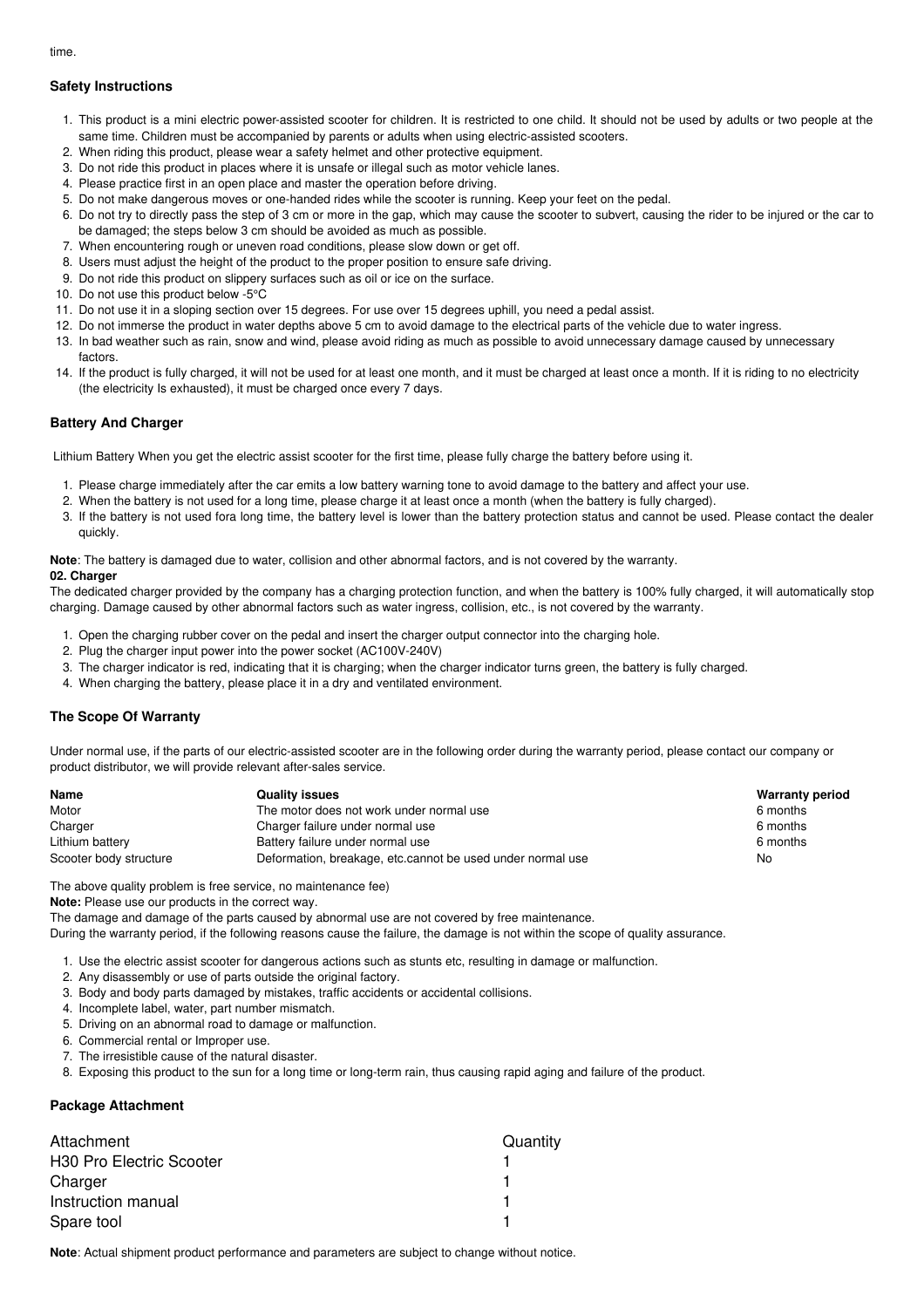#### <span id="page-5-0"></span>**Parameters**

| Bluetooth music     | Wheel Music               |
|---------------------|---------------------------|
| Wheel size          | front:5",rear5.5"         |
| Battery capacity    | 37V-2500mAH 90WH          |
| Speed Range         | 6-12KM/h (4-8mph)         |
| Charging time:      | 2 hours                   |
| Max speed:          | 12KM/h(8noph)             |
| Max load capacity:  | 70kg(1541b)               |
| Max climbing angle: | $5^{\circ} - 1.5^{\circ}$ |
| Lightning:          | Front tire & Sideboard    |
| Steering height:    | 87-97cm                   |
| <b>Brakes</b>       | Footbrake                 |
| <b>Dimensions</b>   | 76.5*16*34cm              |
| Motor* 1            | 150W                      |
| color               | Black/Blue/Pink           |

## <span id="page-5-1"></span>**Contact**

Contact us if you experience issues relating to riding, maintenance and safety, or errors/faults with the scooter. Messenger: Gyroor (scan the QR code on back cover) Email: **[Service@gyroor.com](mailto:Service@gyroor.com)**





#### **[www.gyroor.corn](http://www.gyroor.corn)**

Have your order number on hand when contacting Gyro or.



#### **<https://www.facebook.com/gyroorboard>**

Learn more News about the Gyroor Electric Scooter Scan on the "GyroorDoard " Messenger QR code to get it soon.

This device complies with Part 15 of the FCC Rules. Operation is subject to the following two conditions: (1) this device may not cause harmful interference, and (2) this device must accept any interference received, including interference that may cause undesired operation

**NOTE**: This equipment has been tested and found to comply with the limits for a Class B digital device, pursuant to Part 15 of the FCC Rules These limits are designed to provide reasonable protection against harmful interference in a residential installation. This equipment generates, uses, and can radiate radio frequency energy and, if not installed and used in accordance with the instructions, may cause harmful interference to radio communications. However, there is no guarantee that interference will not occur in a particular installation. If this equipment does cause harmful interference to radio or television reception, which can be determined by turning the equipment off and on, the user is encouraged to try to correct the interference by one or more of the following measures:

— Reorient or relocate the receiving antenna.

— Increase the separation between the equipment and receiver.

— Connect the equipment into an outlet on a circuit different from that to which the receiver is connected.

— Consult the dealer or an experienced radio/TV technician for help.

Warning: Changes or modifications not expressly approved by the party responsible for compliance could void the users' authority to operate the equipment



**<https://www.facebook.com/gyroorboard>**

<span id="page-5-2"></span>Learn more News about the Gyroor Electric Scooter Scan on "Gyroorboard" Messenger QR coce to get it soon. The manufacturer reserves the right to make changes to the product, and update this manual at any time. **Visit [www.gyroorboard.corn](http://www.gyroorboard.corn) to download the latest user manual.**

**[www.Gyroor.com](http://www.gyroor.com) [Service@gyroor.corn](mailto:Service@gyroor.corn) [Support@gyroorboard.corn](mailto:Support@gyroorboard.corn)**